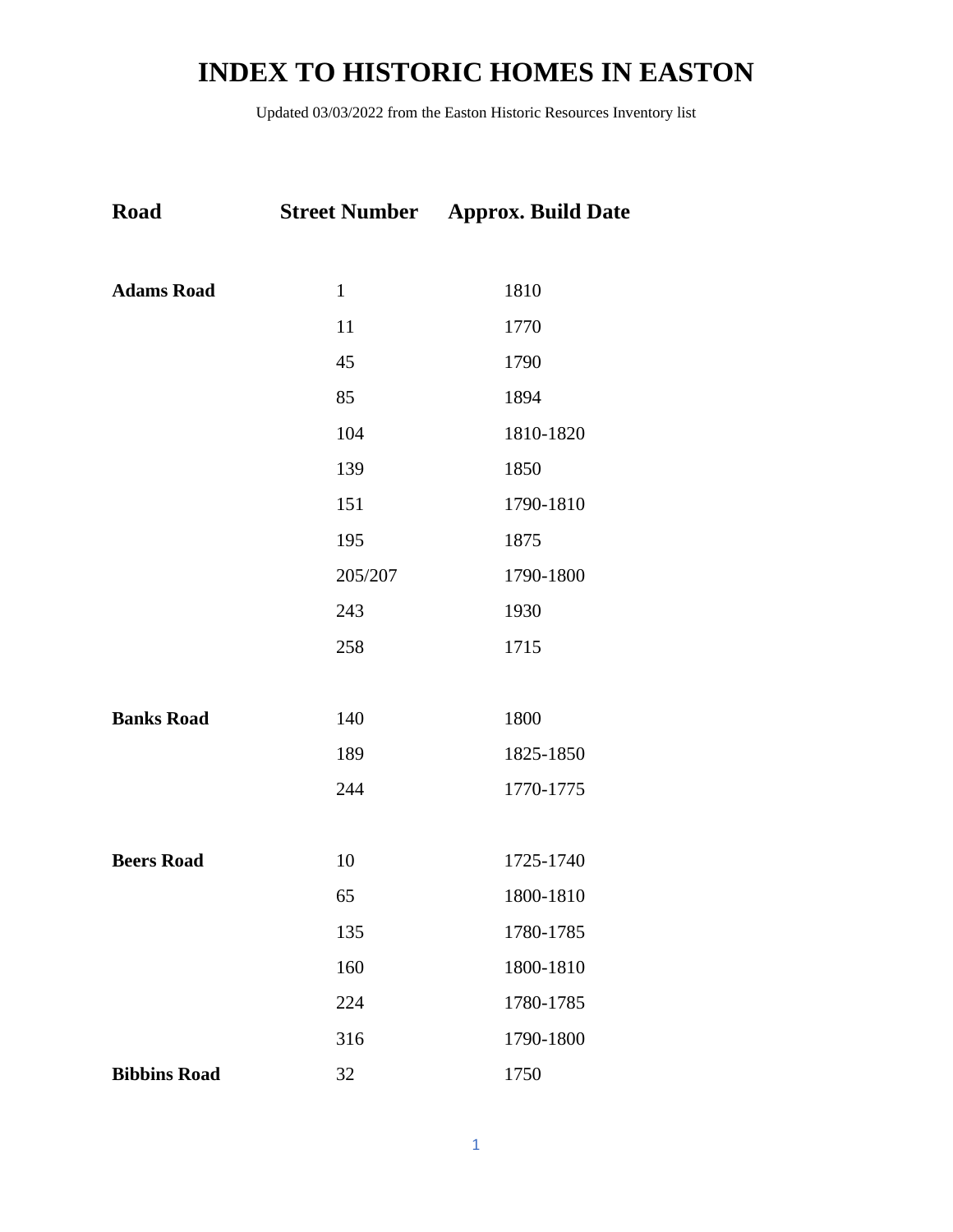| Road                         | <b>Street Number</b> | <b>Approx. Build Date</b> |
|------------------------------|----------------------|---------------------------|
| <b>Bibbins Road - cont'd</b> | 146                  | 1825-1845                 |
| <b>Black Rock Road</b>       | 311                  | 1790-1800                 |
|                              | 385                  | 1780                      |
|                              | 420                  | 1790                      |
|                              | 433                  | 1860-1870                 |
|                              | 465                  | 1825-1835                 |
|                              | 501                  | 1810                      |
|                              | 535                  | 1780-1790 NRHP            |
|                              | 575                  | 1840-1850                 |
|                              | 640                  | 1760-1770                 |
|                              | 702                  | 1780                      |
|                              | 714                  | 1780                      |
|                              | 904                  | 1750                      |
|                              | 939                  | 1744                      |
|                              | 1093                 | 1800-1810                 |
| <b>Burr Street</b>           | 75                   | 1810                      |
|                              | 76                   | 1770                      |
|                              | 94                   | 1720-1730                 |
| <b>Center Road</b>           | 53                   | 1775                      |
|                              | 114                  | 1800-1810                 |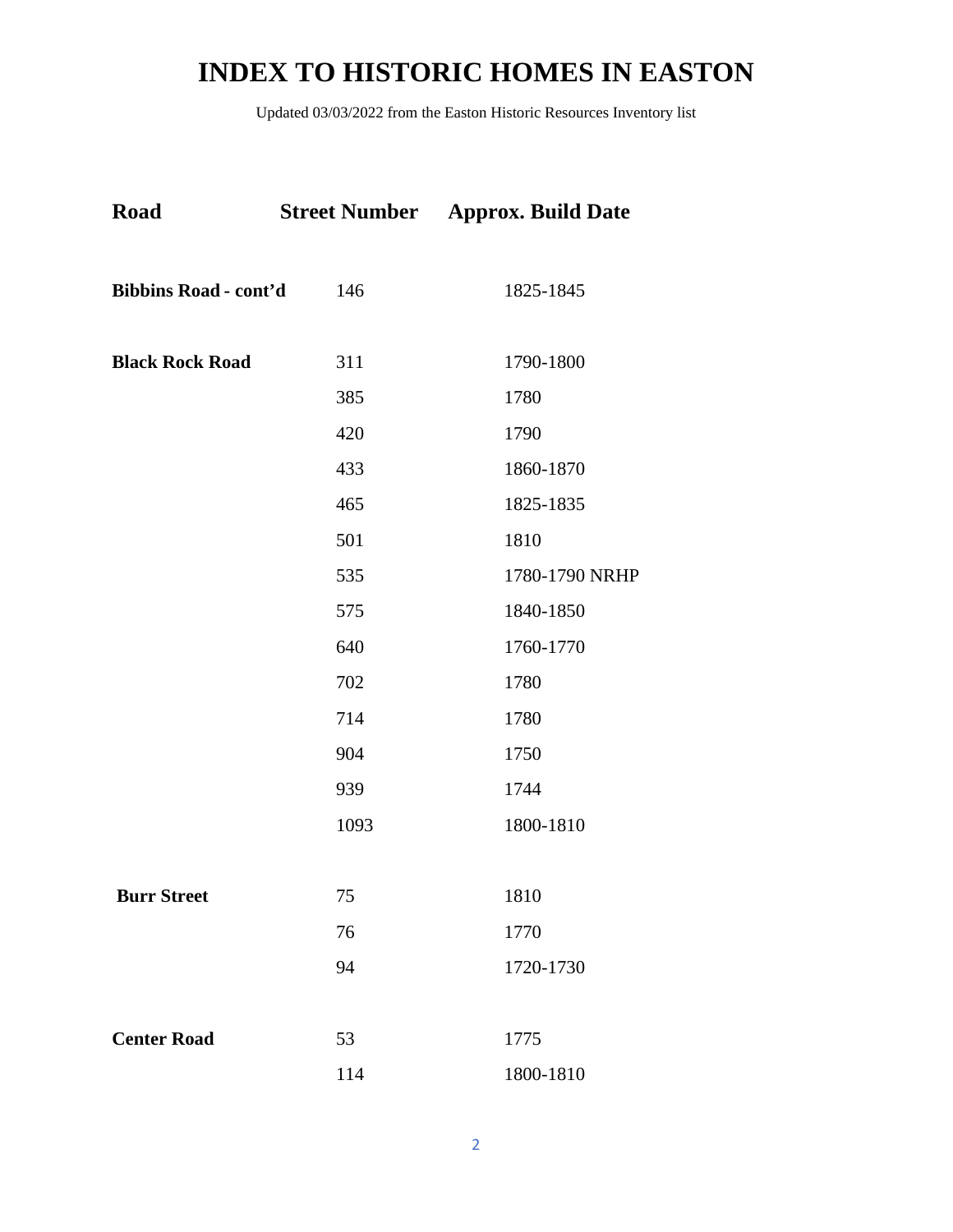| Road                 |         | <b>Street Number</b> Approx. Build Date |
|----------------------|---------|-----------------------------------------|
|                      |         |                                         |
| Center Road - cont'd | 115     | 1790-1800                               |
|                      | 150     | 1810-1820                               |
|                      | 199     | 1785                                    |
|                      | 200     | 1932                                    |
|                      | 211     | 1760-1770                               |
|                      | 225     | 1937                                    |
|                      | 265     | 1800-1815                               |
|                      | 271-275 | 1800                                    |
|                      | 276     | 1765                                    |
|                      | 290     | 1836                                    |
|                      | 295     | 1800                                    |
|                      | 299     | 1740                                    |
|                      | 360     | 1790                                    |
|                      | 399     | 1765                                    |
|                      | 449     | 1909                                    |
|                      |         |                                         |
| <b>Church Road</b>   | 29      | 1829                                    |
|                      | 36      | 1780-1790                               |
|                      | 95      | 1790                                    |
|                      | 125     | 1802                                    |
|                      |         |                                         |
| <b>Crossbow Lane</b> | 100     | 1850                                    |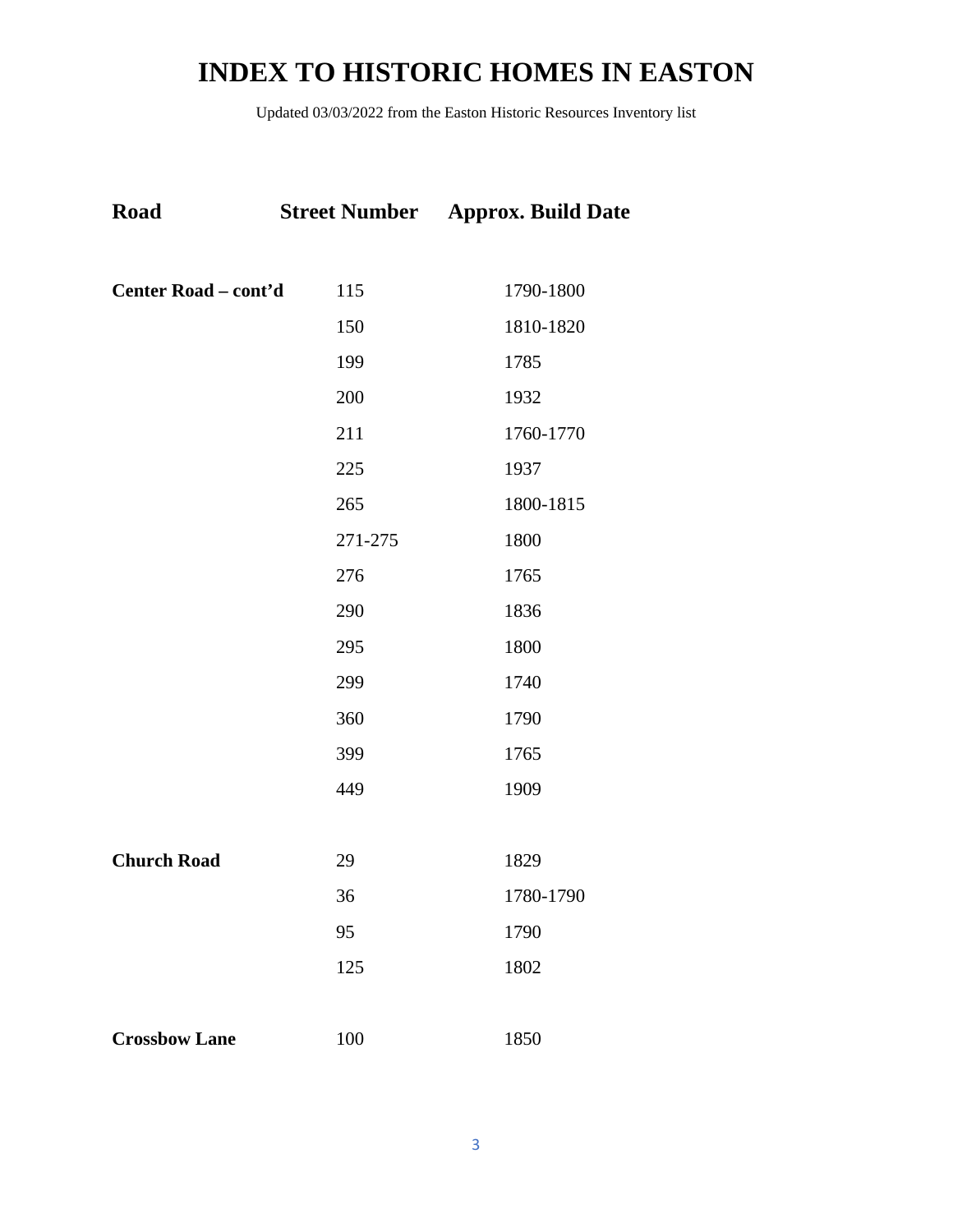| Road                   |              | <b>Street Number</b> Approx. Build Date |
|------------------------|--------------|-----------------------------------------|
| <b>Delaware Road</b>   | 48           | 1937                                    |
| <b>Division Street</b> | 36           | 1790-1810                               |
| <b>Everett Road</b>    | 174          | 1840-1850                               |
|                        | 325          | 1845-1850                               |
|                        | 346          | 1850                                    |
| <b>Flat Rock Road</b>  | 3            | 1890                                    |
|                        | 15           | 1885                                    |
|                        | 25           | 1813-1836                               |
|                        | 35           | 1868                                    |
|                        | 36           | 1900                                    |
|                        | 45           | 1878                                    |
|                        | 100          | 1923                                    |
|                        |              |                                         |
| <b>Freeborn Road</b>   | 74           | 1790-1800                               |
|                        | 94           | 1710                                    |
|                        | 180          | 1835                                    |
| <b>Glover's Lane</b>   | $\mathbf{1}$ | 1840-1850                               |
| <b>Hayes Street</b>    | 8            | 1855                                    |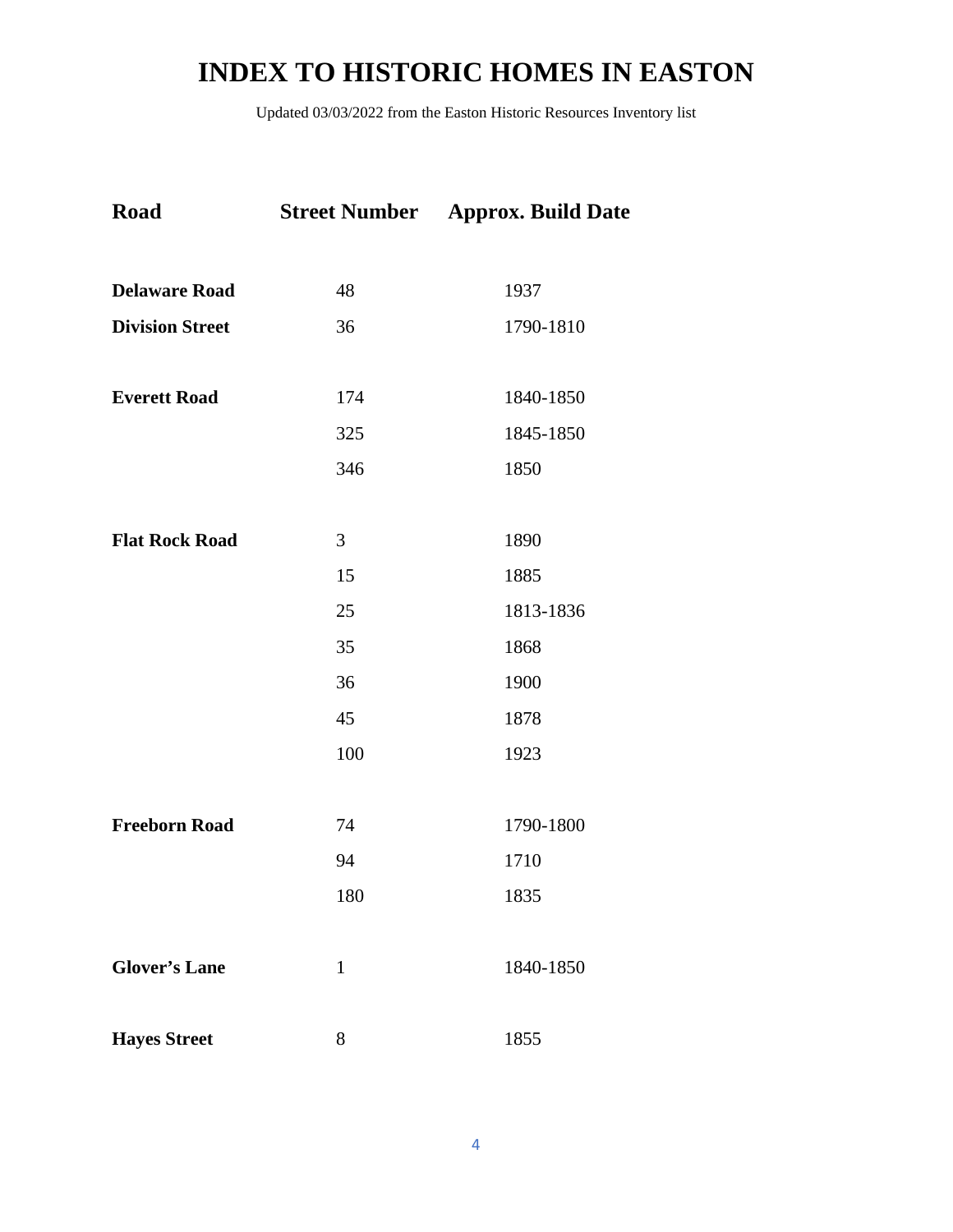| Road                  |                | <b>Street Number</b> Approx. Build Date |
|-----------------------|----------------|-----------------------------------------|
| <b>Judd Road</b>      | 61             | 1700                                    |
|                       | 205            | 1835                                    |
|                       | 232            | 1880-1890                               |
|                       | 390            | 1790                                    |
|                       | 480            | 1800                                    |
|                       | 549            | 1760                                    |
|                       | 560            | 1860-1870                               |
|                       | 575            | 1790                                    |
| <b>Kachele Street</b> | 53             | 1710-1720                               |
|                       | 65             | 1850 Wilson School addition 1992 Home   |
|                       |                |                                         |
| <b>Knapp Street</b>   | $\mathfrak{S}$ | 1847                                    |
|                       | 11             | 1740                                    |
|                       | 25             | 1948                                    |
|                       |                |                                         |
| <b>Maple Road</b>     | 94             | 1815                                    |
|                       | 120            | 1871                                    |
|                       | 190            | 1939                                    |
|                       | 225            | 1880-1890                               |
|                       | 230            | 1840-1850                               |
|                       | 255            | 1850                                    |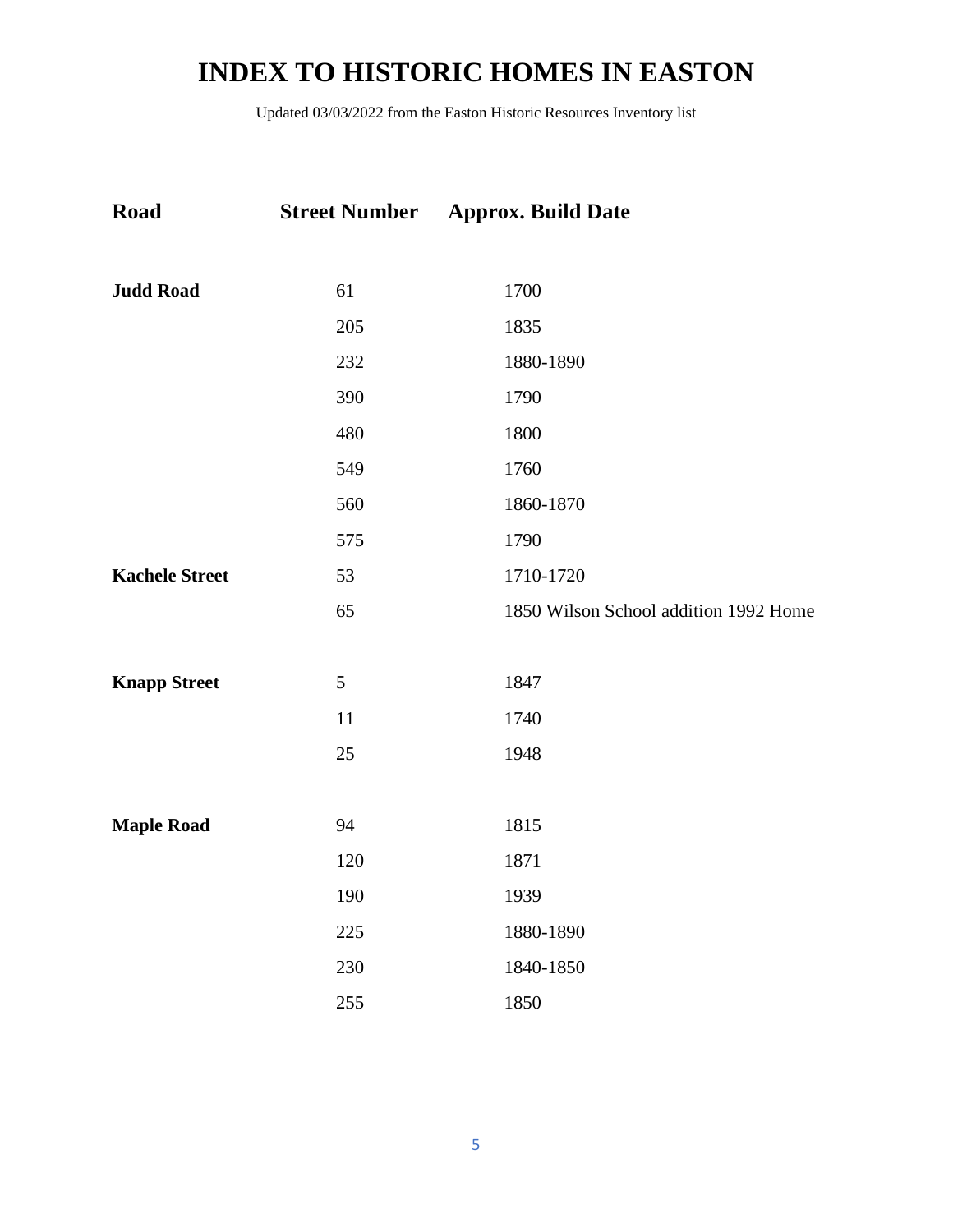| Road                     |         | <b>Street Number</b> Approx. Build Date |
|--------------------------|---------|-----------------------------------------|
| <b>Marsh Road</b>        | 9       | 1932                                    |
|                          | 24      | 1926                                    |
| <b>Mill Road</b>         | 18      | 1800                                    |
| <b>Morehouse Road</b>    | 14      | 1718                                    |
|                          | 422     | 1800-1820                               |
|                          | 436     | 1971                                    |
|                          | 640     | 1794                                    |
|                          | 655     | 1956                                    |
|                          | 660-680 | 1931                                    |
| <b>North Park Avenue</b> | 103     | 1845                                    |
|                          | 320     | 1870                                    |
|                          | 370     | 1806                                    |
|                          | 545     | 1725                                    |
|                          | 550     | 1860                                    |
| <b>North Street</b>      | 67      | 1770                                    |
|                          | 95      | 1770                                    |
|                          | 180     | 1790                                    |
| <b>Old Oak Road</b>      | 35      | 1736                                    |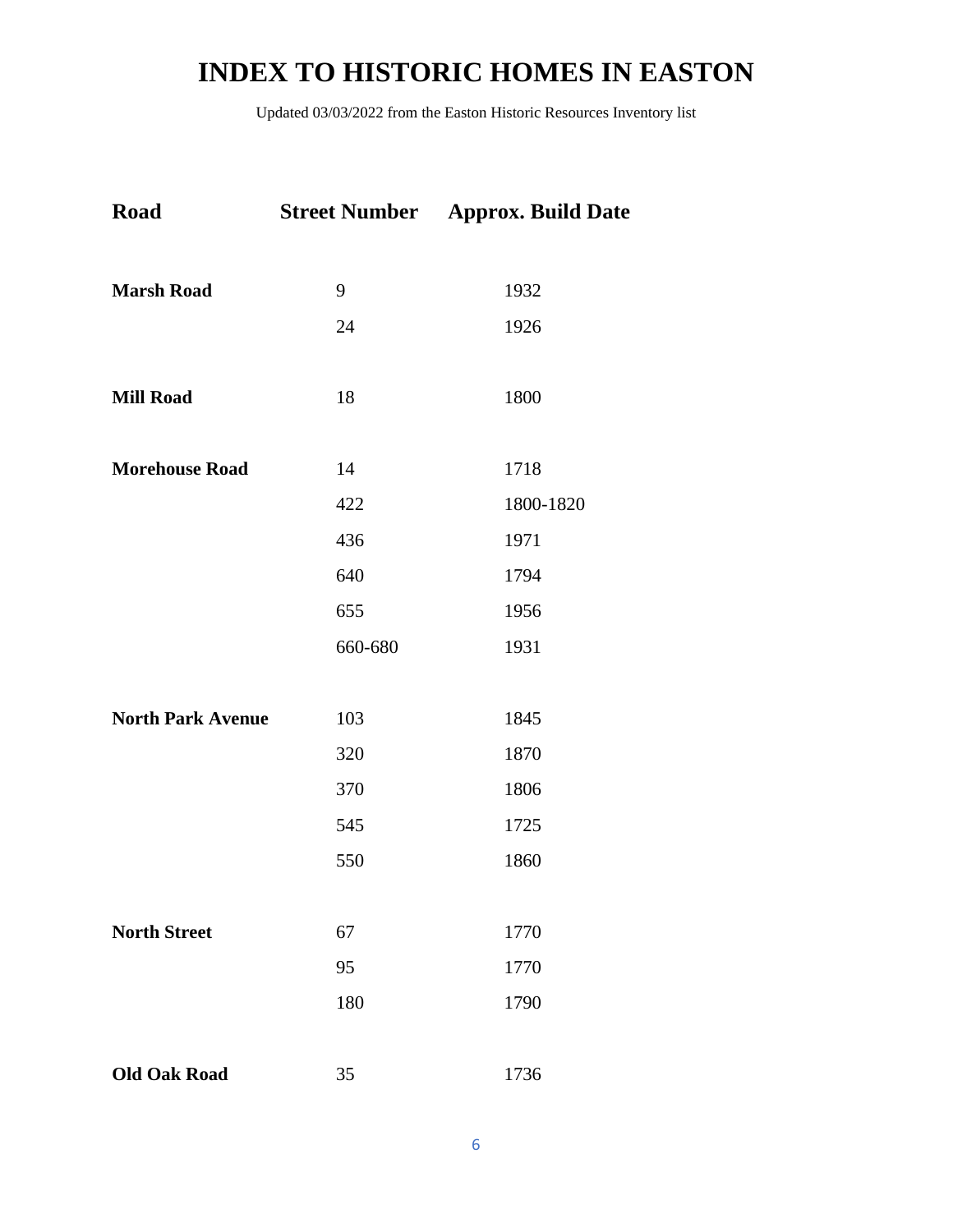| Road                       |     | <b>Street Number</b> Approx. Build Date |
|----------------------------|-----|-----------------------------------------|
| Old Oak Road cont'd        | 53  | 1760                                    |
| <b>Old Orchard Road</b>    | 10  | 1834                                    |
| <b>Old Redding Road</b>    | 7   | 1780 AHD                                |
|                            | 19  | 1940 AHD                                |
|                            | 35  | 1750 AHD                                |
|                            | 45  | 1800                                    |
| <b>Old Sport Hill Road</b> | 10  | 1804                                    |
|                            | 11  | 1879                                    |
| <b>Orchard Lane</b>        | 10  | 1804                                    |
|                            | 15  | 1880-1890                               |
|                            | 65  | 1800-1820                               |
| <b>Redding Road</b>        | 25  | 1775 AHD                                |
|                            | 65  | 1810 AHD                                |
|                            | 70  | 1750 AHD                                |
|                            | 135 | 1790 AHD                                |
|                            | 163 | 1946 AHD                                |
|                            | 169 | 1800 AHD                                |
|                            | 200 | 1780 AHD                                |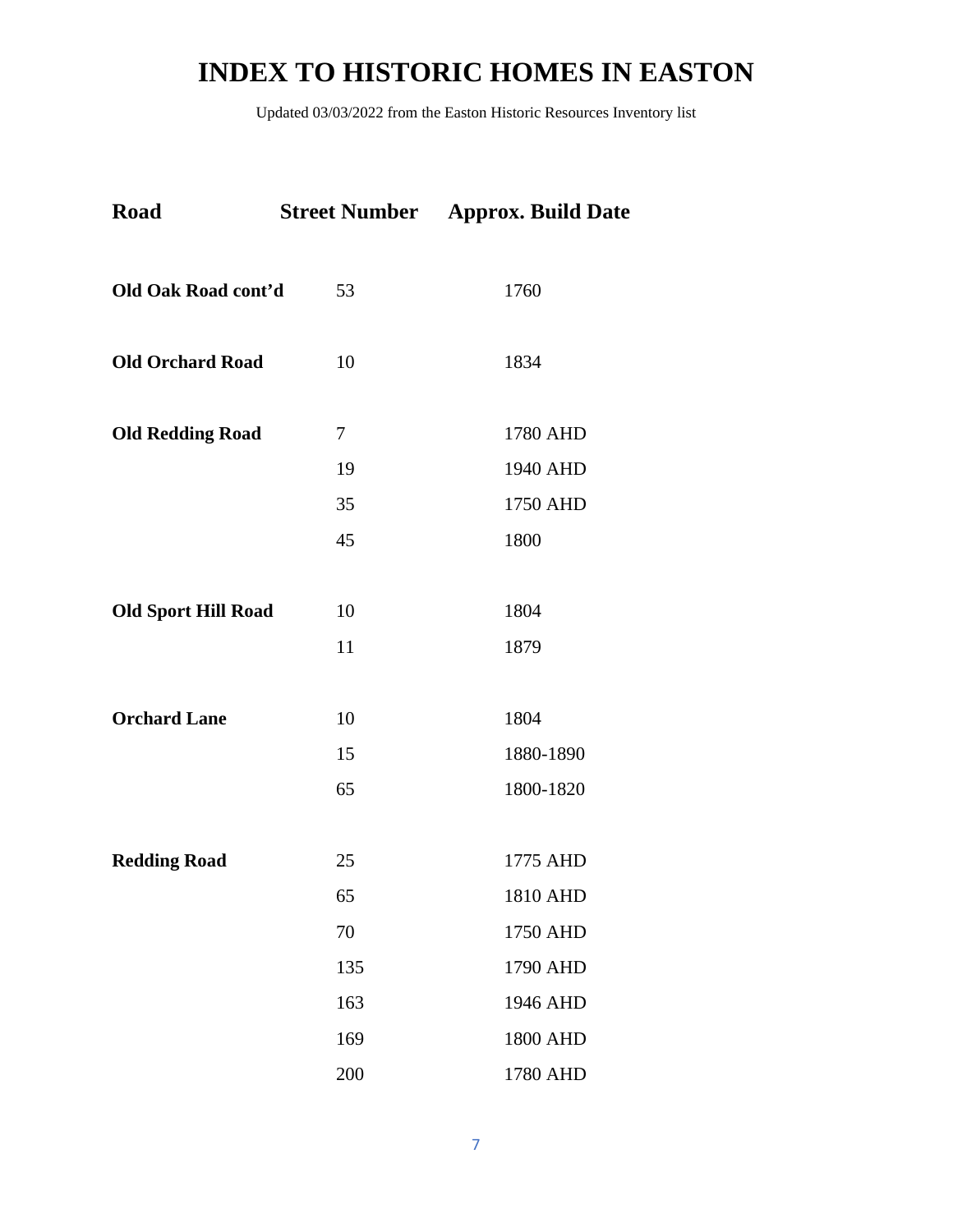| <b>Road</b>             | <b>Street Number</b> | <b>Approx. Build Date</b> |
|-------------------------|----------------------|---------------------------|
|                         |                      |                           |
| Redding Road-cont'd     | 215                  | 1800 AHD                  |
|                         | 226                  | 1936                      |
|                         | 232                  | 1909                      |
|                         | 235                  | 1790                      |
|                         | 285                  | 1748                      |
|                         |                      |                           |
| <b>Rock House Road</b>  | 140                  | 1790                      |
|                         | 245                  | 1683                      |
|                         | 260                  | 1790                      |
|                         | 370                  | 1780                      |
|                         | 448                  | 1840                      |
|                         | 480                  | 1790                      |
|                         | 577                  | 1810                      |
|                         |                      |                           |
| <b>Sherwood Road</b>    | 5                    | 1880                      |
|                         | 20                   | 1734                      |
|                         | 40                   | 1933                      |
|                         | 41                   | 1800                      |
|                         | 85                   | 1800-1810                 |
|                         | 106                  | 1890                      |
|                         | 145                  | 1860                      |
|                         |                      |                           |
| <b>Silver Hill Road</b> | 30                   | 1790-1800                 |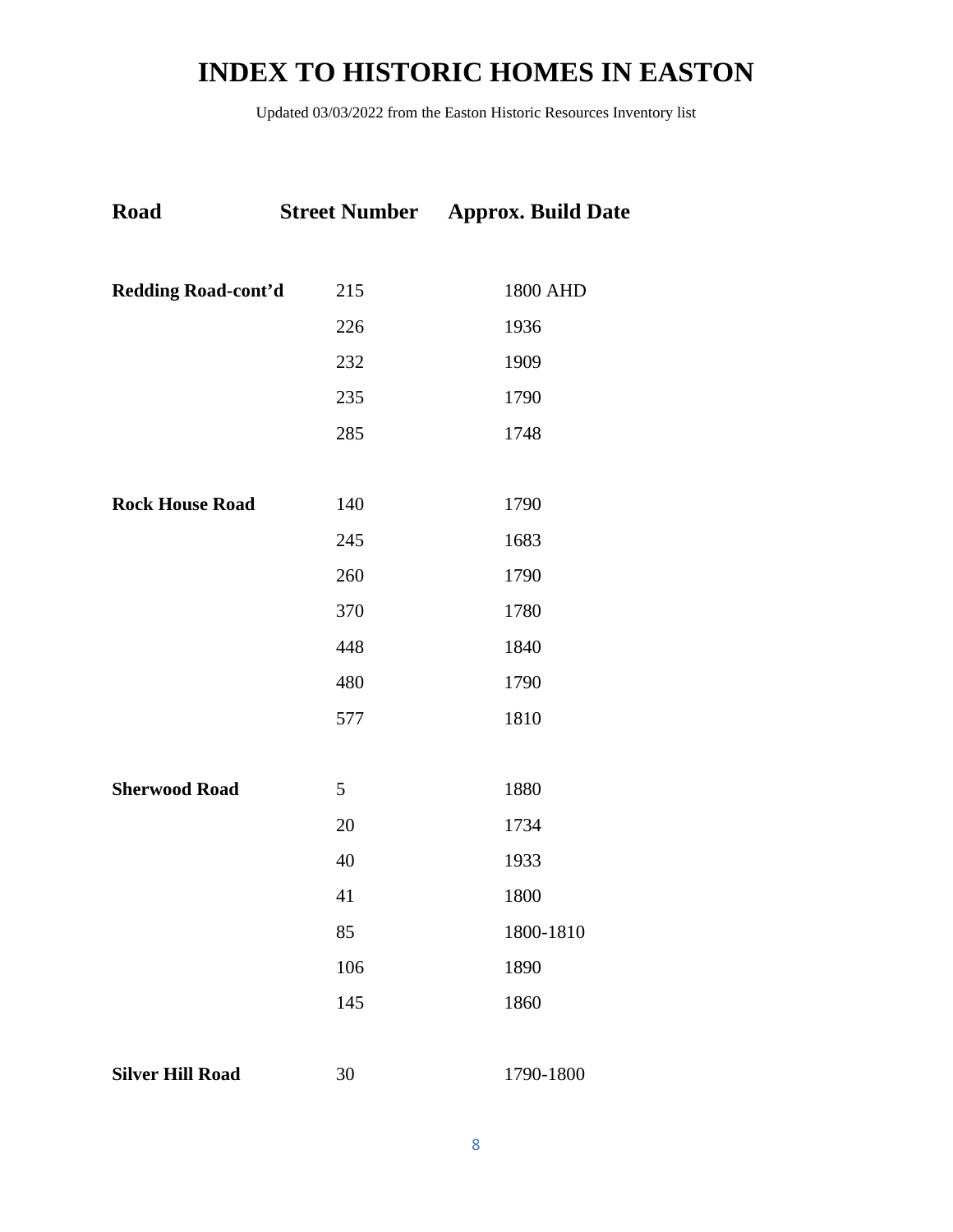| <b>Road</b>               |                | <b>Street Number</b> Approx. Build Date |
|---------------------------|----------------|-----------------------------------------|
| Silver Hill Road cont'd   | 36             | 1760                                    |
|                           | 60             | 1790-1800                               |
|                           | 120            | 1765                                    |
|                           | 210            | 1750                                    |
|                           | 275            | 1830                                    |
|                           | 325            | 1800-1810                               |
|                           | 336            | 1825                                    |
|                           | 349            | 1800                                    |
|                           | 363            | 1850                                    |
|                           |                |                                         |
| <b>Sport Hill Parkway</b> | 7              | 1935                                    |
|                           |                |                                         |
| <b>Sport Hill Road</b>    | $\overline{4}$ | 1790                                    |
|                           | 20             | 1937                                    |
|                           | 33             | 1919                                    |
|                           | 34             | 1929                                    |
|                           | 95             | 1928                                    |
|                           | 106            | 1930                                    |
|                           | 109            | 1850                                    |
|                           | 112            | 1928                                    |
|                           | 124            | 1930                                    |
|                           | 128            | 1930                                    |
|                           | 131            | 1875                                    |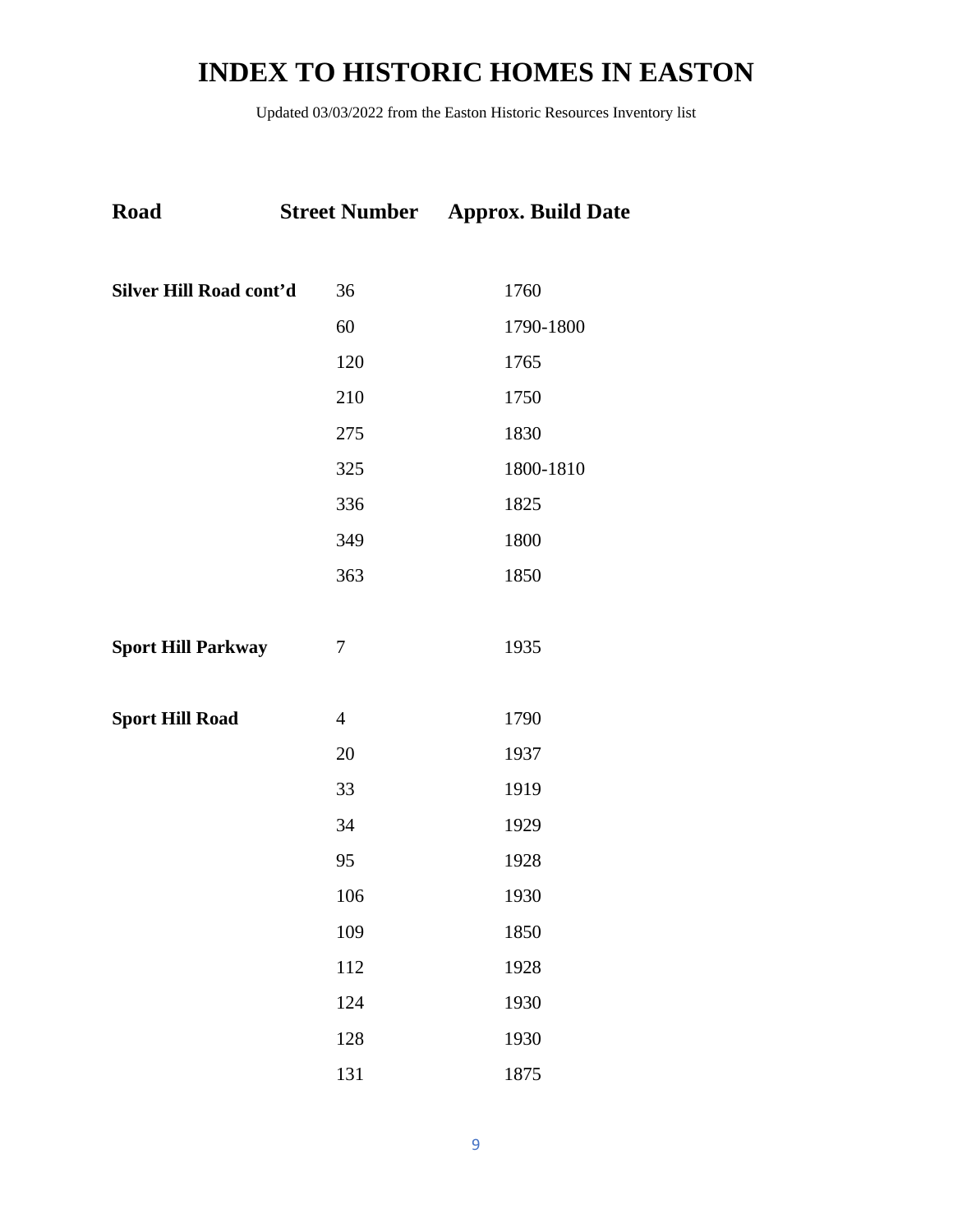| Road                     |     | <b>Street Number</b> Approx. Build Date |  |
|--------------------------|-----|-----------------------------------------|--|
| Sport Hill Road – cont'd | 136 | 1803                                    |  |
|                          | 166 | 1940                                    |  |
|                          | 173 | 1860-1870                               |  |
|                          | 174 | 1736                                    |  |
|                          | 195 | 1880                                    |  |
|                          | 202 | 1923                                    |  |
|                          | 212 | 1921                                    |  |
|                          | 217 | 1917                                    |  |
|                          | 218 | 1908                                    |  |
|                          | 233 | 1870-1880                               |  |
|                          | 260 | 1929                                    |  |
|                          | 267 | 1800                                    |  |
|                          | 272 | 1926                                    |  |
|                          | 284 | 1925                                    |  |
|                          | 290 | 1942                                    |  |
|                          | 333 | 1931                                    |  |
|                          | 355 | 1711                                    |  |
|                          | 401 | 1790                                    |  |
|                          | 412 | 1780                                    |  |
|                          | 422 | 1896                                    |  |
|                          | 438 | 1923 House and Country Store            |  |
|                          | 439 | 1780                                    |  |
|                          | 451 | 1926                                    |  |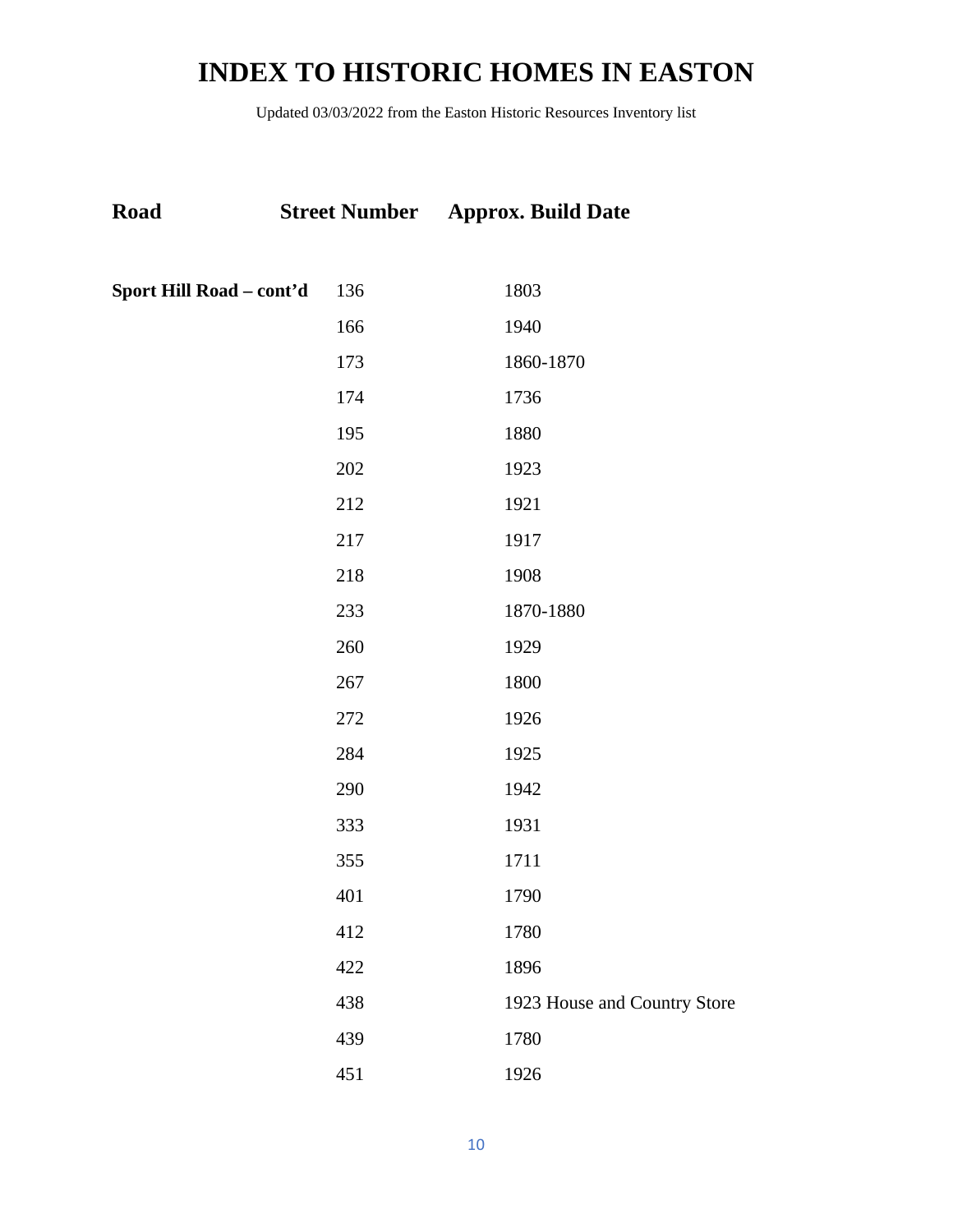| <b>Road</b>              |      | <b>Street Number</b> Approx. Build Date |
|--------------------------|------|-----------------------------------------|
|                          |      |                                         |
| Sport Hill Road - cont'd | 500  | 1898                                    |
|                          | 560  | 1948                                    |
|                          | 596  | 1740                                    |
|                          | 615  | 1770                                    |
|                          | 629  | 1825                                    |
|                          | 690  | 1790-1810                               |
|                          | 880  | 1889                                    |
|                          | 885  | 1810                                    |
|                          | 891  | 1899                                    |
|                          | 910  | 1833                                    |
|                          | 1020 | 1889                                    |
|                          | 1206 | 1880                                    |
|                          |      |                                         |
| <b>Staples Road</b>      | 26   | 1840-1850                               |
|                          |      |                                         |
| <b>Valley Road</b>       | 16   | 1880                                    |
|                          | 55   | 1880                                    |
|                          | 204  | 1800                                    |
|                          | 310  | 1840-1850                               |
|                          | 320  | <b>1790 NRHP</b>                        |
|                          | 331  | 1770-1780                               |
|                          |      |                                         |
| <b>Wells Hill Road</b>   | 12   | 1770 AHD                                |